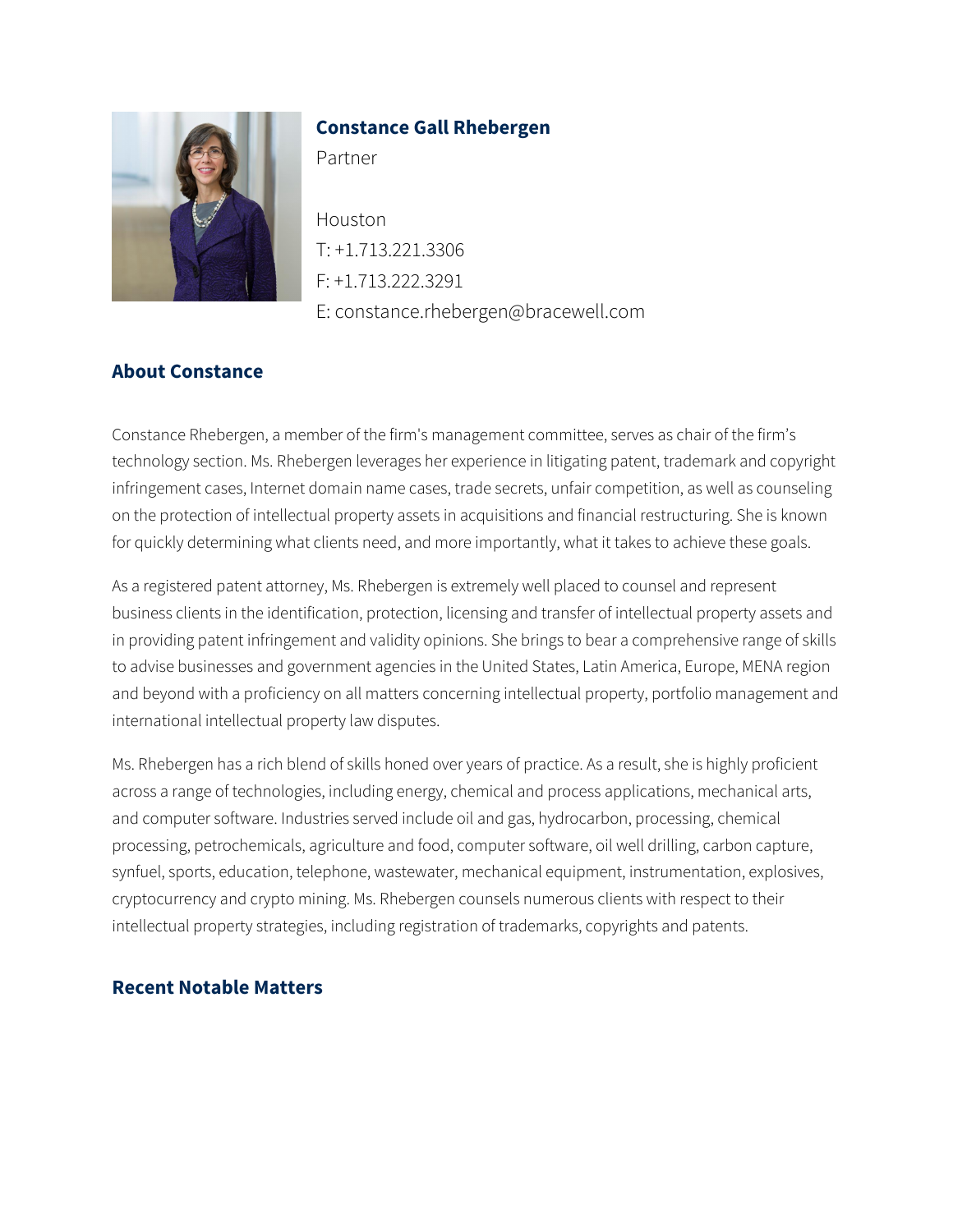*Renewable energy facility provider —* advise privately-held client engaged in the design, construction and operation of large-scale data centers optimized to host cryptocurrency mining rigs using renewable energy

*Crédit Agricole Corporate & Investment Bank —* as lead arranger, in the \$4.65 billion financing of McDermott International, Inc.'s all-stock combination with Chicago Bridge & Iron Company N.V., consisting of a \$2.26 billion senior secured term loan facility, a \$1.0 billion senior secured revolving credit facility and a \$1.39 billion senior secured letter of credit facility

*National oil companies —* patent prosecution, trademark matters, licensing, joint development and commercialization negotiations

Large fuel and lubricant technology company – patent prosecution, worldwide intellectual property asset management and trade secret litigation

*Petrologistics —* negotiation of license and engineering and technical services agreement for C3 Catofin - Dehyrogenation Unit for production of polypropylene, as well as development of intellectual property strategy surrounding auxiliary developments

*Kinder Morgan, Inc. —* contract negotiations for condensate processing service agreements and engineering procurement agreements relative to development of multiple units of new condensate plant as well as further expansions

*Westinghouse —* negotiation of intellectual property provisions and licenses in engineering, procurement and construction agreement and consortium arrangements for new nuclear power plants in the United States, Canada and Poland

*ITS* — multimillion dollar software negotiation with one of the world's major software companies

*Trademark owners —* domain name disputes before ICANN

*Software developer —* Internet domain name disputes and copyright issues related to Digital Millennia Act, warez sites and translations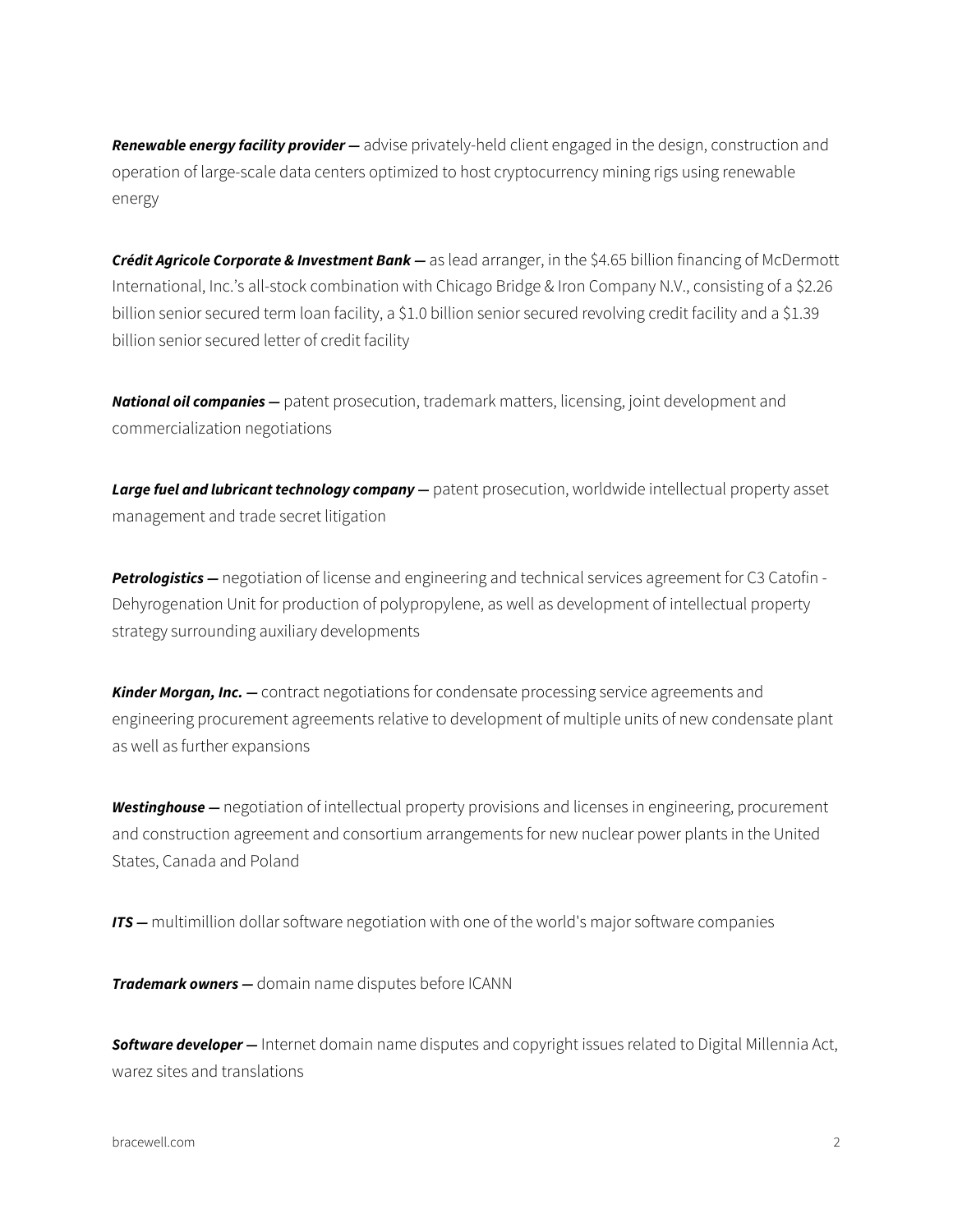International Internet recruitment service provider - intellectual property issues including privacy issues, data protection and safe harbor provisions

*School districts and colleges —* copyright issues, Internet privacy and terms of use, distance learning and rights of publicity

*Merchant energy company —* intellectual property component of securing \$6.2 billion in credit facilities

**Progress Materials** – patent prosecution and multi-million dollar patent litigation

**Fortune 500 U.S. energy company with international assets** — sale of assets, including evaluation and due diligence of all intellectual property assets

**Public entity -** \$20 million software license and service agreement negotiation and due diligence

**Engineering company** – patent prosecution and multinational trademark protection

*City of Madrid —* intellectual property licensing negotiation for a theme park with a major entertainment corporation

#### **Publications and Speeches**

"Keep Quiet and Carry On Under the EU Trade Secrets Directive," *IP Magazine*, September 2016.

"Dangerous Waters in the Safe Harbour," *IP Magazine*, February 2016.

#### **Education**

University of Houston Law Center, J.D. 1994

University of Houston, M.B.A. 1994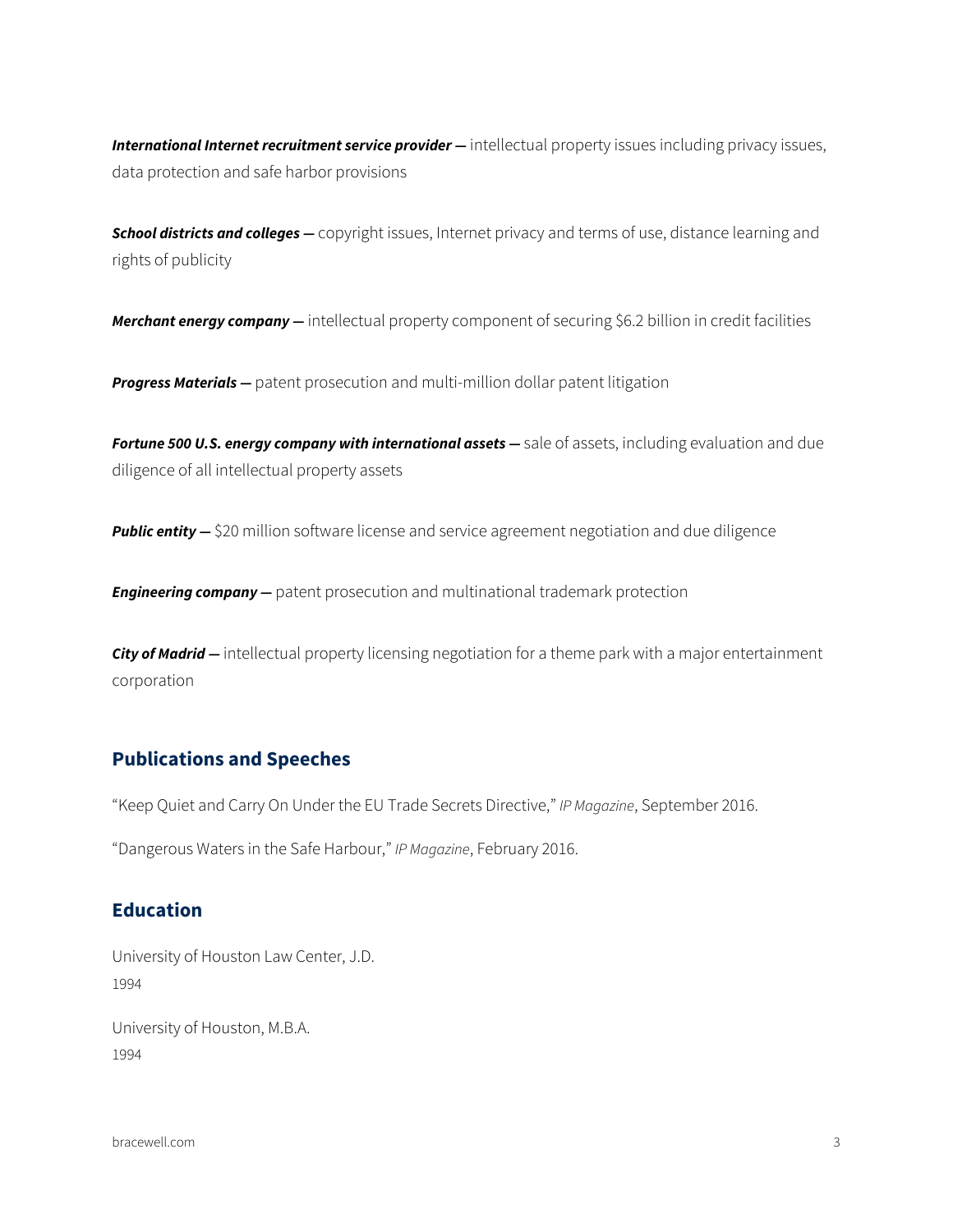Northwestern University, B.S., Chemical Engineering 1986

## **Certifications**

Certified Licensing Professional

#### **Noteworthy**

*Chambers USA*, Texas Intellectual Property, 2006 - 2012, 2014 - 2022

*The Legal 500 United States*, Intellectual Property: Patents: Prosecution (Including Re-Examination and Post-Grant Proceedings), 2021 - 2022; Intellectual Property: Patent Prosecution: Utility and Design Patents, 2011 - 2015

Newton Media Ltd, *World IP Review*, WIPR Leaders, 2017 - 2019

Globe Business Publishing Ltd., *IAM Patent 1000*, 2012 - 2020

Euromoney Institutional Investor PLC, *Managing Intellectual Property*, IP Star (Texas), 2014 - 2022; IP Star (United States), 2014; IP Stars: Top 250 Women in IP, 2013 - 2014

National Diversity Council, 50 Most Powerful Women in Technology, 2021

American City Business Journals, *Houston Business Journal*, Women Who Mean Business, 2018

American City Business Journals, *Houston Business Journal*, Top IP Litigators in Houston, 2011

Texas Diversity Council, Houston's Top 50 Women in Law, 2017

BL Rankings, *Best Lawyers*, Litigation - Patent, 2021 - 2022

Thomson Reuters, *PLC Which Lawyer?*, 2010 - 2012

Thomson Reuters, *Super Lawyers*, Corporate Counsel Edition, 2008

Thomson Reuters, *Texas Super Lawyers*, 2006 - 2007

Globe Business Publishing Ltd., *Client Choice*, 2015